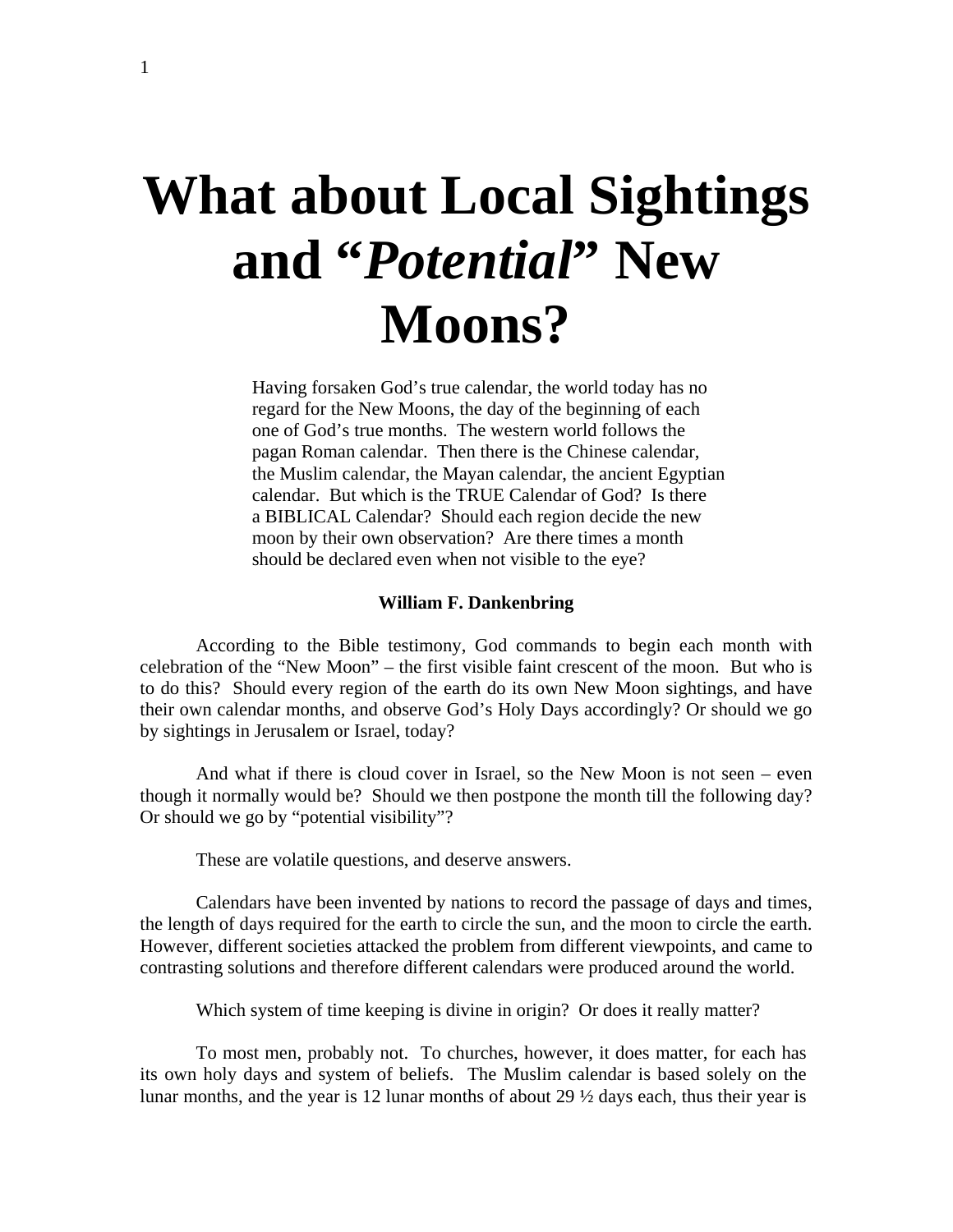about 11 days short of the solar year (one circuit of the earth around the sun). This causes their seasons to pass through every month, beginning 11 days earlier every year.

The Roman calendar is solely sun based, so the year is 365 ¼ days in length, with no regard to the lunar months at all. Each month is 30 or 31 days, disregarding the appearance of "new moons."

Does time matter? Is it important to God?

Jesus Christ said, "The Scripture cannot be broken" (John 10:35). He reiterated, "Thy Word is TRUTH" (John 17:17). And the Scriptures tell us that God set the sun, moon and stars to divide the days, months, and years. "Then God said, Let there be lights in the firmament of the heavens to divide the day from the night; and let them be for *signs and seasons, and for days and years*. Then God made two great lights: the greater light to rule the day, and the lesser light to rule the night. He made the stars also. God set them in the firmament of the heavens to give light on the earth, and to rule over the day and over the night, and to divide the light from the darkness. And God saw that it was good" (Gen.1:14-18).

As for the moon, God said, "He appointed the moon for seasons [Hebrew *moadim*, meaning festivals, which are determined by the beginning of months]" (Psalm 104:19).

In fact, the Word of God commands, "Blow up the trumpet IN THE NEW MOON, *AT THE TIME APPOINTED,* on our solemn feast day" (Psalm 81:3, KJV).

The whole world has gone sadly, perversely, astray from the simple commands of God! Every nation on earth has altered and changed and repudiated God's true Biblical Calendar instructions! Even the Jews have forsaken the true Biblical Calendar to maintain their "traditions" and ritual instructions, contrary to the Scriptures!

But how do we determine these basic principles?

# *Back to the Basics*

Alfred Edersheim, in his book *The Temple: Its Ministry and Services,* writes:

"Scarcely any other festive season could have left so continuous an impress on the religious life of Israel as the 'New Moons.' Recurring at the beginning of every month, and marking it, the solemn proclamation of the day, by  $-$  'It is sanctified,' was intended to give a hallowed character to each month, while the blowing of the priests' trumpets and the special sacrifices brought, would summon, as it were, the Lord's host to offer their tribute unto their exalted King, and thus bring themselves into 'remembrance' before Him. Besides, it was also a popular feast, when families, like that of David, might celebrate their special annual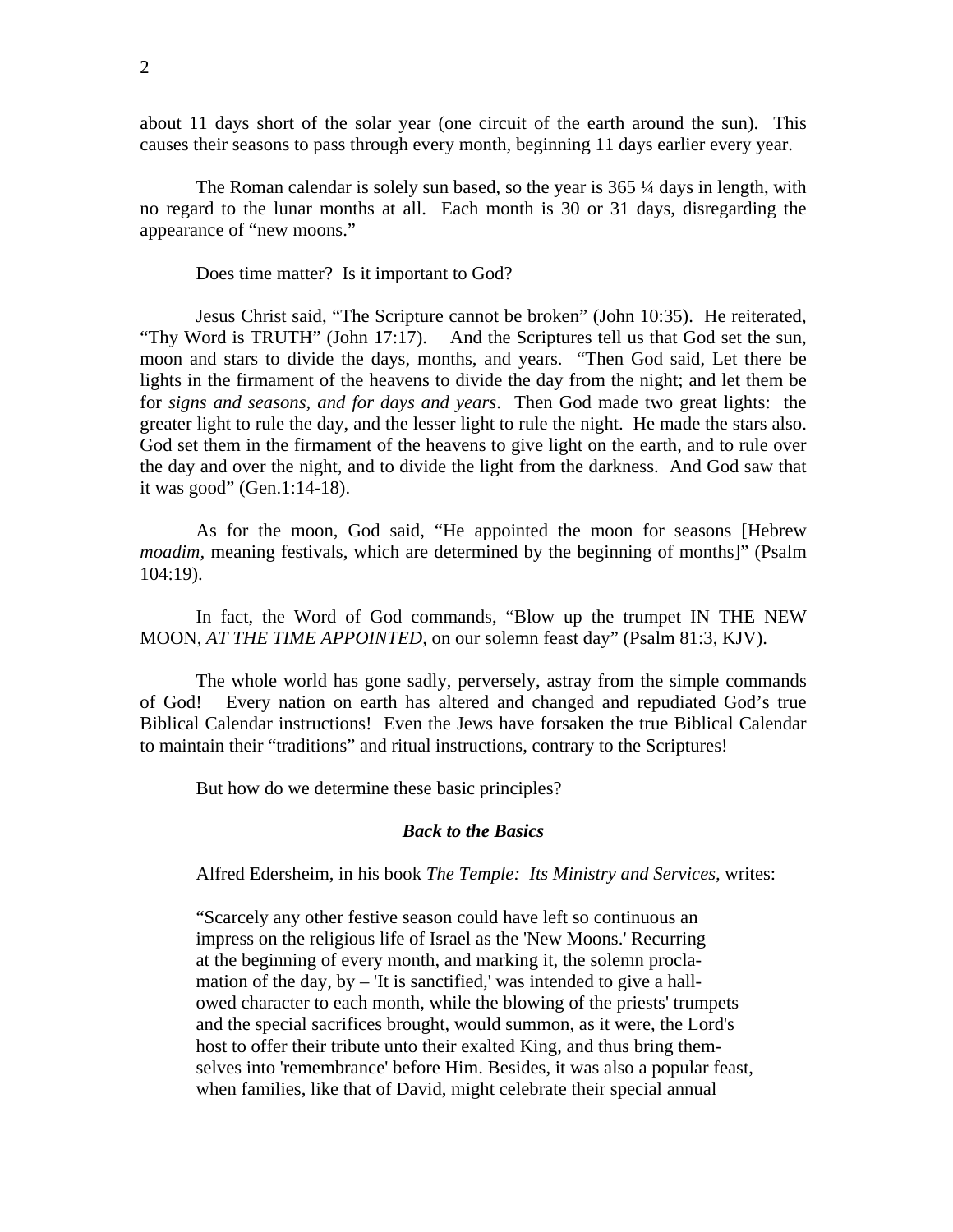sacrifice (1 Sam. 20:6,29); when the king gave a state-banquet (1 Sam. 20:5,24); and those who sought for instruction and edification resorted to religious meetings, such as Elisha seems to have held (2 Kgs.4:23). And so we trace its observance onwards through the history of Israel; marking in Scripture a special Psalm for the New Moon (in Tishri – Ps.81:3); noting how from month to month the day was kept as an outward ordinance, even in the decay of religious life (lsa.l:13; Hos. 2:11), apparently all the more rigidly, with abstinence from work, not enjoined in the law, that its spirit was no longer understood (Amos 8:5); and finally learning from the prophecies of Isaiah and Ezekiel that it also had a higher meaning, and was destined to find a better fulfillment in another dispensation, when the New Moon trumpet should summon 'all flesh to worship before Jehovah' (Isa.66:23), and the closed eastern gate to the inner court of the new Temple be opened once more to believing Israel (Ezek. 46:1). And in New Testament times we still find the 'New Moon' kept as an outward observance by Jews and Judaising Christians, yet expressly characterised as 'a shadow of things to come; but the body is of Christ' (Col. 2:16,17)" (pages 229-230).

 The great irony today is that both Christians AND Jews have in effect both ignored and rejected God's divinely ordained calendar and replaced it with either the pagan Roman calendar, for the so-called "Christians," and the "permanent" Jewish socalled calendar of Rabbi Hillel II of the fourth century after Christ – a calendar which was based on mathematics and the study of heavenly cycles, and no longer based on divine commands of physical sighting of New Moons.

# *The Hebrew Month*

 The Hebrew word for "month" is actually "chodesh" – it means, literally, "THE *NEW* MOON; by implication a *month"* (Strong's Exhaustive Concordance). A month, according to God's Word, should begin with a "new moon." It is so simple! But look at the Roman calendar – a "month" there can begin on ANY day, new moons are utterly disregarded! How far we have removed from the ways and teachings of God!

 The Jews give lip service to the new moons with their approximating the new moons, by means of mathematics, but they do not really "observe" real, genuine NEW MOONS – except for a few, such as the Karaites of Jerusalem and Israel!

 God Almighty says, in Exodus, "This month (CHODESH – "NEW MOON") shall be your beginning of months; it shall be the first month of the year to you" (Exo.12:2).

 But the Jews today reject this command and declare Tishri 1, the SEVENTH month, as the beginning of the year, basing all their calculations on Tishri 1, and ignoring Nisan or Abib 1, in the spring, which God says is the true "first month of the year to you."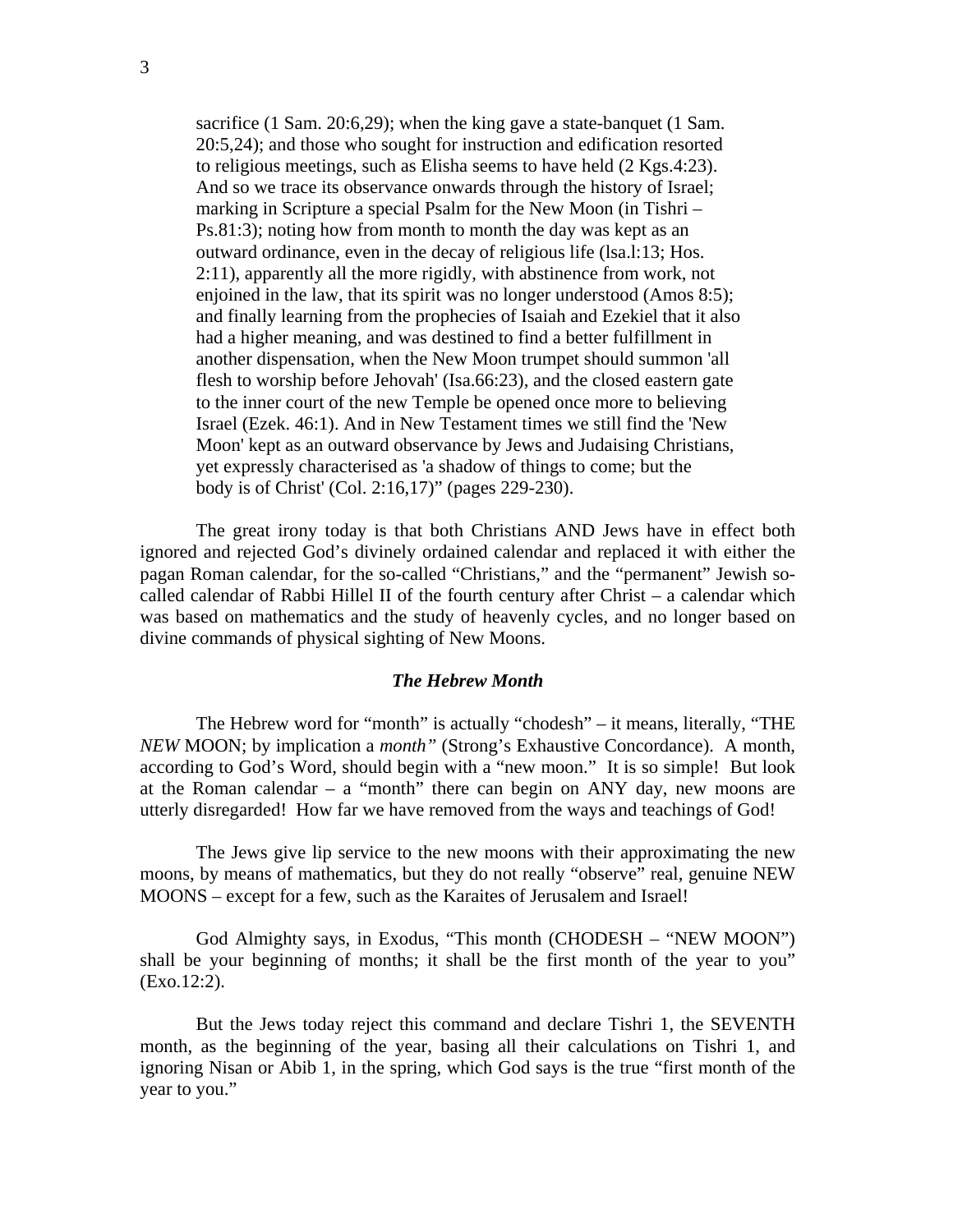The Word of God says, "He appointed the MOON for seasons" (Psalm 104:19). The Hebrew word for "seasons" is *moadim* and means "festivals," the annual Holy Days of God. Without knowing the true new moon days, how can we possibly observe God's annual holy days correctly, on the right days? It is ludicrous – insane – utterly ridiculous to think we are correctly observing the holy days on the right day if we cannot even get the first day of the month right! Says Strong's Concordance on "Moadim," "an appointment, i.e. a fixed time or season; spec. a FESTIVAL . . ."

 When are we going to get serious and get back to the "faith ONCE DELIVERED to the saints"? (Jude 3).

Neither Abraham, Moses, or Christ Himself ever heard of the traditions added to influence the calendar in 358 A.D. by the Rabbis! In their day, a "new moon" had to be SEEN to be recognized as such! Observers were stationed each month to watch carefully for the New Moon's first faint crescent. But in 358 A.D. the Jews abolished this principle, exchanging it for mathematical formulas and calculations instead, creating in the process a hybrid calendar with holy days occurring on different days, because they are calculated differently!

God says, "There is a way that *seems right* to a man, but its end is the way of death" (Prov.14:12).

"Trust in the LORD with all your heart, and LEAN NOT on your own understanding" (Prov.3:5).

God says, "Let the wicked forsake his way, and the unrighteous man his thoughts; let him return to the LORD, and He will have mercy on him; and to our God, for He will abundantly pardon. For My thoughts are not your thoughts, nor are your ways My ways, says the LORD. For as the heavens are higher than the earth, so are My ways higher than your ways, and My thoughts than your thoughts" (Isaiah 55:7-9).

 In fact, God's Word says, "Blow the trumpet at the time of the NEW MOON (*CHODESH*); at the full [keseh] moon, on our solemn feast day. For this is a statute for Israel, a LAW of the God of Jacob" (Psalm 81:3-4). To blow the trumpet to celebrate any OTHER day than the true New Moon would constitute disobedience to God's LAW – an act of flagrant rebellion and stubborn iniquity!

 The word "keseh" here in Hebrew means "appar. From 3680; prop. Fullness or the full moon," but the root 3680 is *kacah* and means "to plump, i.e. fill up hollows, by impl. To cover (for clothing or secrecy): – clad self, close, clothe, conceal, cover (self), hide, overwhelm." Its usage here is strange – very interesting. Since the verse is speaking of the NEW MOON, it follows that the new slender crescent of the moon is the beginning of the "plumping up" of the moon – its growing into fullness, becoming fully clad, covered, no longer 'concealed' or 'hidden' from view by the earth's shadow. It means, in my view, the "manifestation" of the new moon!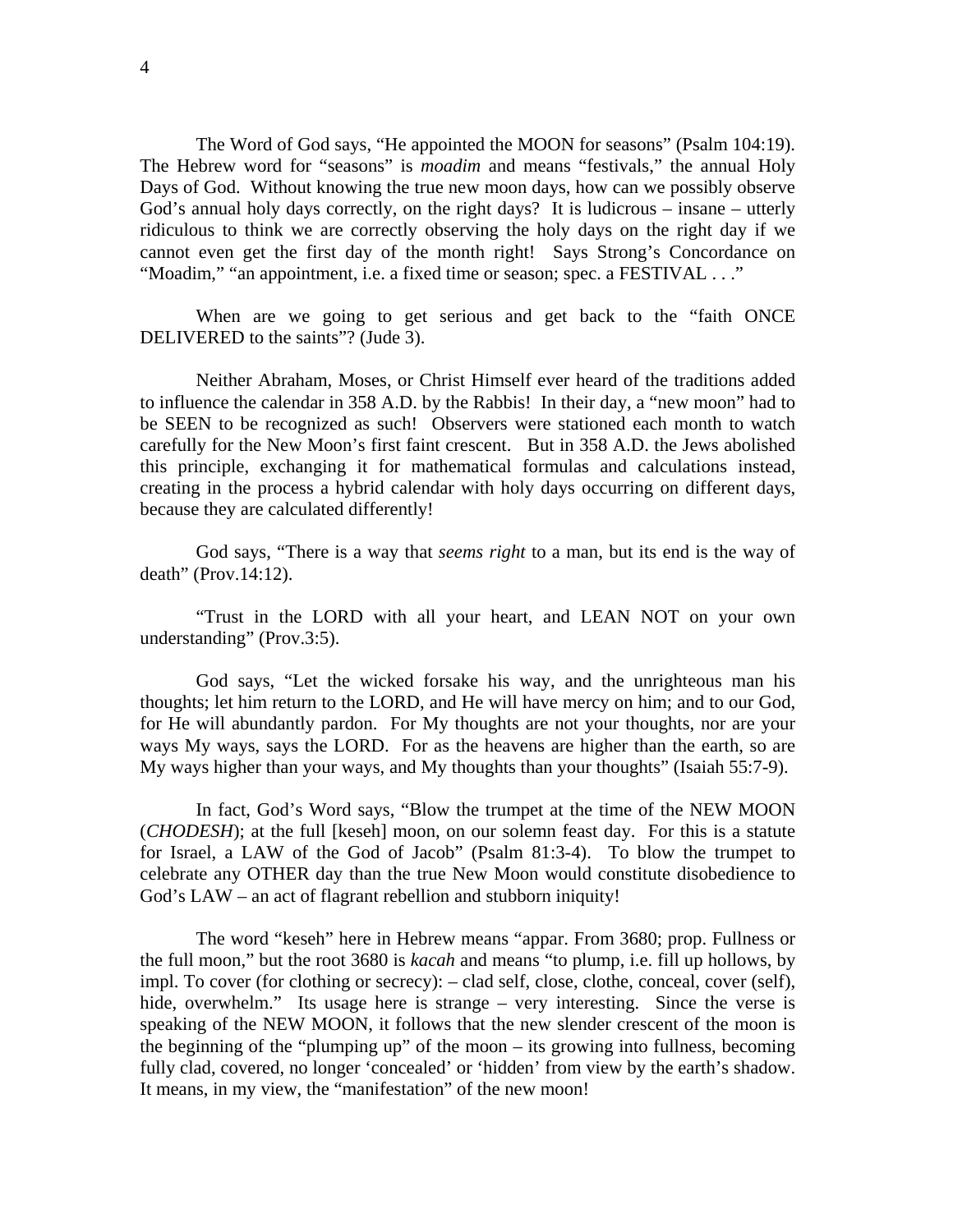God's commandment then is that we blow the trumpet – announce the "new moon" – WHEN IT BECOMES VISIBLE – WHEN IT IS SIGHTED – and not to "proclaim" it until or unless we KNOW it is truly the 'New Moon"!

In ancient times, Alfred Edersheim reports,

# "THE DETERMINATION OF THE NEW MOON

"We have already shown of what importance the right determination of the new moon was in fixing the various festivals of the year, and with what care and anxiety its appearance was ascertained from witnesses who had actually seen it; also how the tidings were afterwards communicated to those at a distance. *For the new moon was reckoned by actual personal observation, not by astronomical calculation*, with which, however, as we know, many of the Rabbis must have been familiar, since we read of astronomical pictures, by which they were wont to test the veracity of witnesses. *So important was it deemed to have faithful witnesses, that they were even allowed, in order to reach Jerusalem in time, to travel on the Sabbath, and, if necessary, to make use of horse or mule (Mish. Rosh ha Sh.* i. 9; iii. 2). While strict rules determined who were not to be admitted as witnesses *(Mish. Rosh ha Sh.* i. 8), every encouragement was given to trustworthy persons, and the Sanhedrin provided for them a banquet in a large building specially destined for that purpose, and known as the *Beth Yaazek (Mish. Rosh ha Sh.* ii. 5)."

 Today, unfortunately, the Jews place too much reliance upon rabbinical innovations and halakah and reject the Torah and its principles and precedents. They rely too much on TRADITIONS and ignore the plain Word of the living God!

 No wonder Christ rebuked them, saying, "Why do you also transgress the commandment of God by your tradition?" (Matt.15:3). He denounced them, saying, *"Thus you have made the commandments of God of no effect [null and void] by your tradition. Hypocrites! Well did Isaiah prophesy about you, saying: 'These people draw near to Me with their mouth, and honor Me with their lips, but their heart is far from Me. And in VAIN they worship Me, teaching as doctrines the COMMANDMENTS OF MEN'"* (Matt.15:6-9).

 In the gospel of Mark, He declared to them, "For laying aside the commandment of God, you hold the tradition of men . . . . All too well you reject the commandment of God, that you may keep your tradition . . . . making the word of God of no effect [null and void] through your tradition which you have handed down. And many such things you do" (Mark 7:8-13).

 In ancient times, even on a Sabbath day, upon seeing the New Moon, Jews would saddle up a donkey or a horse and gallop for miles to report it to the Sanhedrin, it was deemed so important an event! But today, they will not even pick up a telephone and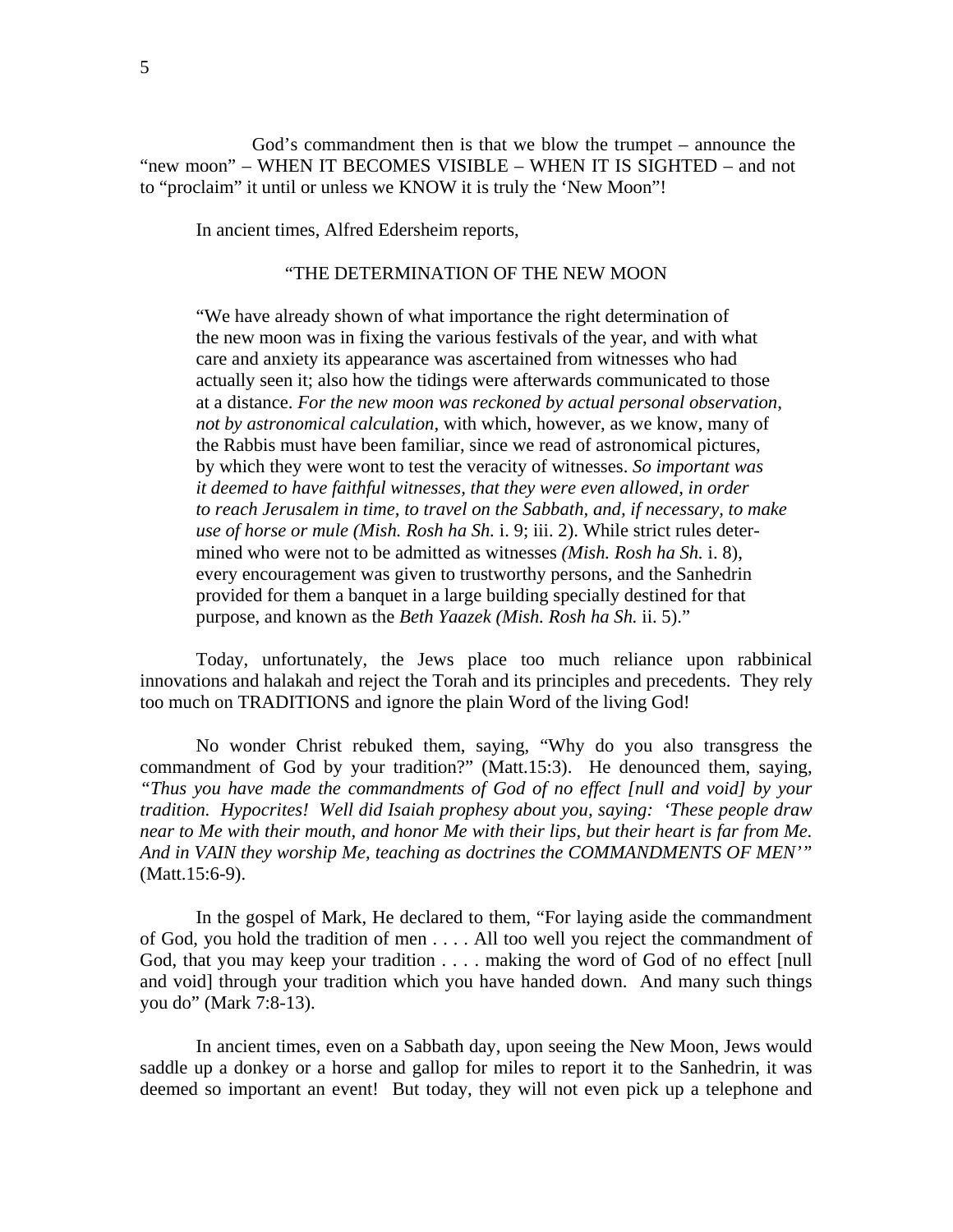phone in a new moon sighting on the weekly Sabbath – even on a month where a festival observance is at stake!

Truly Isaiah prophesied,

 "Inasmuch as these people draw near to Me with their mouths and honor Me with their lips, but have removed their hearts far from Me, and their fear toward Me is taught *by the command ment of men,* therefore, behold, I will again do a marvelous work among this people, a marvelous work and a wonder; for the wisdom of their wise men shall perish, and the understanding of their prudent men shall be hidden" (Isaiah 29:13-14).

 The times of this ignorance and foolishness God winked at. But as the apostle Paul says, "Truly these times of ignorance God overlooked, BUT NOW COMMANDS ALL MEN EVERYWHERE TO REPENT, because He has appointed a day on which He will judge the world in righteousness by the Man whom He has ordained" (Acts 17:30-31).

# *What about "Potential" Visibility?*

 But the question arises, what "new moon" should we use to begin the month? A question has arisen about the sighting and declaring of the New Moon if the skies are cloudy in Jerusalem and Israel, and the faint crescent is not seen – even when it has already been seen EAST of Jerusalem, as the earth turns upon its axis – in the Americas, Asia, and points east of Jerusalem.

 In other words, today we have virtually instant communication, via telephone, telex, and the internet, so sightings of the New Moon can be verified at all points and communicated everywhere. So if we know the moon *should* be seen in Jerusalem because of its astronomical illumination, azimuth, and location in the sky, but only cloud cover or inclement weather prohibits the Jews from seeing it, then should a New Moon be declared anyway? Or should it be declared automatically the NEXT day?

For example, if we know on the  $29<sup>th</sup>$  day of a month, that the New Moon SHOULD be easily visible the next day, weather permitting, but the weather intrudes, should we declare it based on "potential visibility" or should we wait till the next day?

 The fact that the New Moon has already been seen EAST of Jerusalem should tell us that we should go ahead and declare it, even if it is obscured in Jerusalem or Israel. The earth is a very small planet today – due to rapid modern transportation and communication.

As Daniel foretold of the time of the end: "Many shall run to and fro, and *knowledge shall be increased*" (Dan.12:4). We live in a time of exponentially exploding knowledge! Therefore, unlike previous ages of mankind, today we can KNOW if the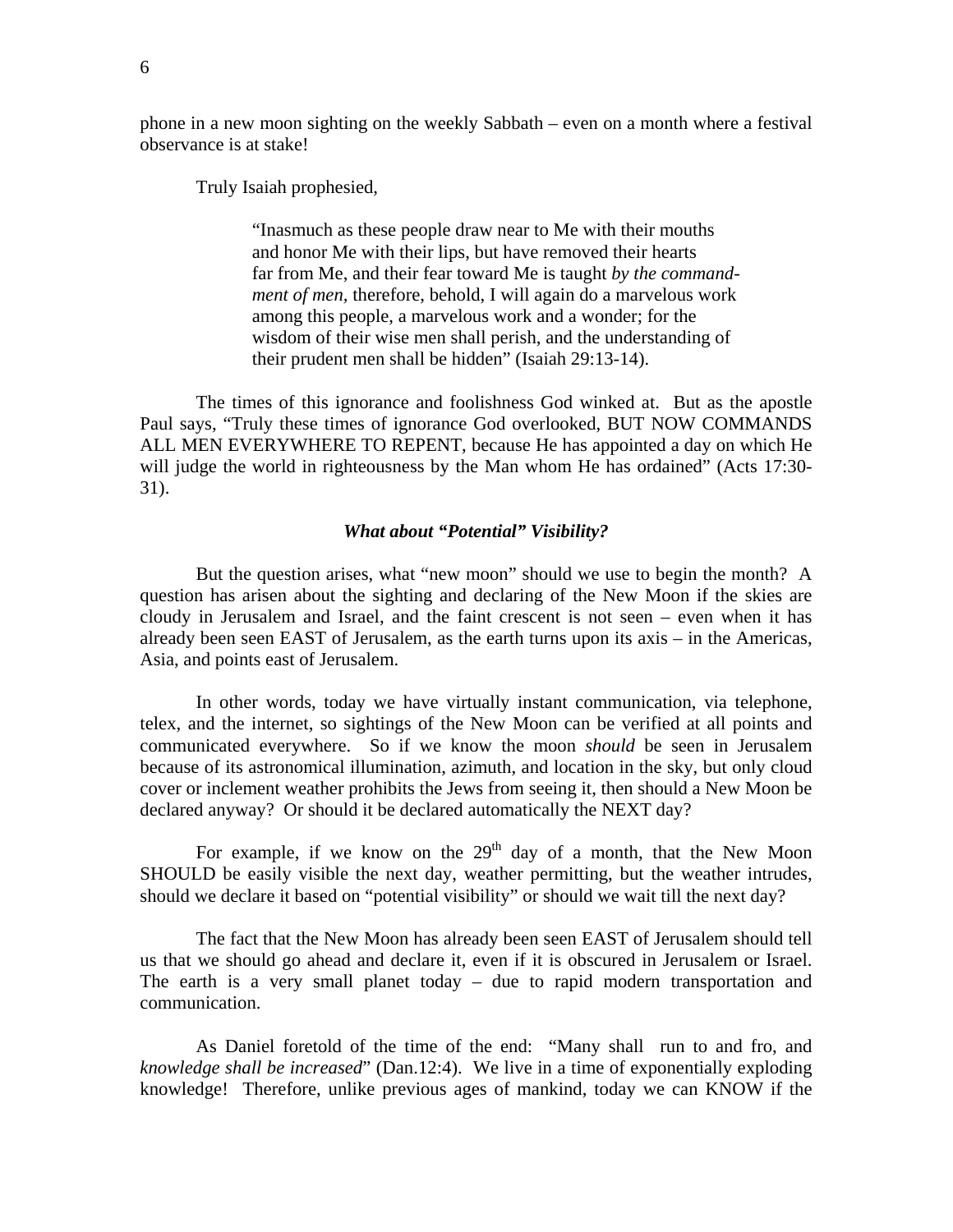Moon has been sighted EAST of Jerusalem, showing us the New Moon has begun, even before its crescent reaches the skies over Jerusalem. Should we just ignore this fact, and stubbornly insist that we delay the month a day, or should we not go by the SPIRIT of the law?

 To ignore knowledge is the way of death. God says, "My people are DESTROYED FOR LACK OF KNOWLEDGE. Because you have rejected knowledge, I also will reject you from being priest for Me; because you have forgotten the LAW of your God, I also will forget your children" (Hosea 4:6).

As Nick Wood of England pointed out in a message sent to me, "All the evidence we have from Scripture and ancient history shows that the original calendar had a 360 day year consisting of 12 x 30 day months. Although I have no concrete proof to offer, it would seem entirely biblical and logical to me, to believe that every month would begin with the first crescent new moon visible over what is now known as the Holy Land. There is no indication from either Scripture or ancient history, as far as I am aware, that these 30 day months varied in any way for whatever reason. If a cloud obscured the view of the first crescent moon, would there have been a postponement giving a 31 day month? Would the next month then have been a 29 day month? This original calendar is the one that Christ will restore after He returns to usher in the Kingdom of God. In a sense it would be a 'fixed' calendar."

Nick goes on, "After major disturbances in the moon and earth's orbit at the time of the Flood and Exodus, the moon no longer orbited the earth in exactly 30 days, nor was the year any longer exactly 360 days long. It now began to orbit the earth in approximately 29.5 days, so again it is entirely logical to me that the Jews would manage their calendar so that each month would have either 29 or 30 days. To neglect some form of management of the calendar would in my view, quickly lead to chaos and confusion."

What about the issue of scientific advancement? Must we rule it out in determining the New Moon? Although using a telescope or binoculars would "cheat" in viewing the New Moon with the human eye, to determine its beginning or not, that does not mean we must rule out modern marvels of communication! If it has been seen by the naked eye east of Jerusalem, then obviously IT EXISTS, and it has BEGUN! If it has been seen clearly enough, and is not a "borderline" sighting, then it should be easily visible in Israel and it would be logical to declare it as seen based on "potentiality." I see no problem with that.

Of course, in any "borderline" sighting situation, all bets are off, and we should go based on true objective sighting – and if it is not seen at the end of the  $29<sup>th</sup>$  day, then we should declare the month a full month and declare the next day as the  $30<sup>th</sup>$  day of the month, and the following day would be the New Moon!

Nick Wood asserts, "I don't see any real consistency in saying that we shouldn't use scientific knowledge when it comes to determining the visibility of the crescent new moon, but we are quite happy to use computers and emails to pick up the message that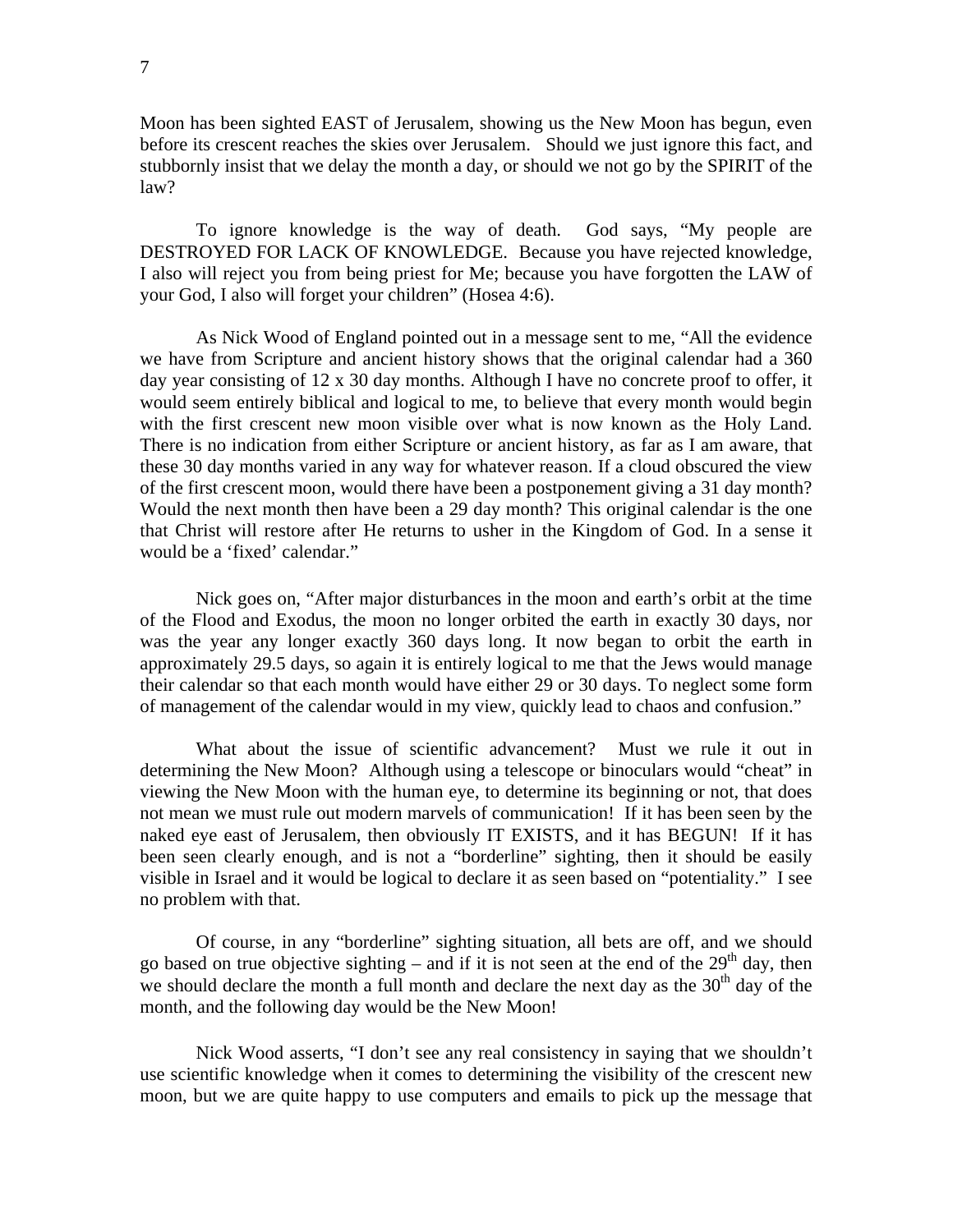the new moon has been seen and verified by at least two or three witnesses. The ancients were very clued up on astronomy and were very accurate in their predictions. After all Hillel II was able to mathematically calculate the fixed calendar, which is still accurate to within 2 days nearly 1,700 years later. No mean feat. Surely we should be using all our God given talents in the pursuit of true and right knowledge."

Nick goes on: "When the potential visibility of the new moon over Israel is uncertain on the  $29<sup>th</sup>$  day, and there is some cloud cover making visibility impossible, I have absolutely no problem in postponing the new moon one day in this situation, even on the  $1<sup>st</sup>$  of Abib or Tishri. These cases are the only ones where it is truly justified in my view."

In conclusion, he writes: "Where I do have reservations is when there is real potential visibility over Jerusalem on the  $29<sup>th</sup>$  day and there is some cloud cover. The position on the earth of the first crescent new moon sighting, varies every month. Let us take the example of the first crescent sighting over say New York and the eastern seaboard of North America. As the earth turns, the crescent grows more visible each hour until it is much clearer over Japan. Then as the earth turns further and the crescent is physically over Jerusalem, some high, wispy cirrus cloud obscures the new moon till it goes below the horizon. I cannot see any logical justification in postponing for a day if the astronomical calculations show that the new moon will be easily visible over Jerusalem. If the crescent has already been seen with the naked eye hundreds and even thousands of miles to the east, then the crescent is physically there. No doubt about it.

"In the case above, if you were to postpone a day, and the new moon was still obscured on the  $30<sup>th</sup>$  day, then would you continue to postpone until the moon was actually seen, maybe 2 or 3 nights later on the  $32<sup>nd</sup>$  or  $33<sup>rd</sup>$  day? This does not make any sense and the moon would be far from new by then. Or would you declare the new moon anyway on the  $30<sup>th</sup>$  day? If so then you are in effect using the principle of potential visibility," Nick concludes.

Living in the scientific age of vast knowledge and communication, we must not ignore the established knowledge that we possess when it comes to the New Moon sightings, lest we become like the Pharisees who sought to cross every "t" and dot every "i" as they interpreted the Law of God, adding their own pronouncements and rules when there was insufficient evidence in the Law itself!

# *A Little Common Sense*

Interestingly, according to the Karaites, the Bible never explicitly states that we should determine the beginning of months based on the New Moon. This is because the Hebrew word "CHODESH" itself *implies* that the month begins with the crescent New Moon. Nor does the Bible say we MUST observe the crescent of the new moon in order to declare the month! It is silent on the subject. It simply states that the month equals or begins with the new moon. Obviously, in ancient times, human sighting was the only real way to observe the first faint crescent of the new moon.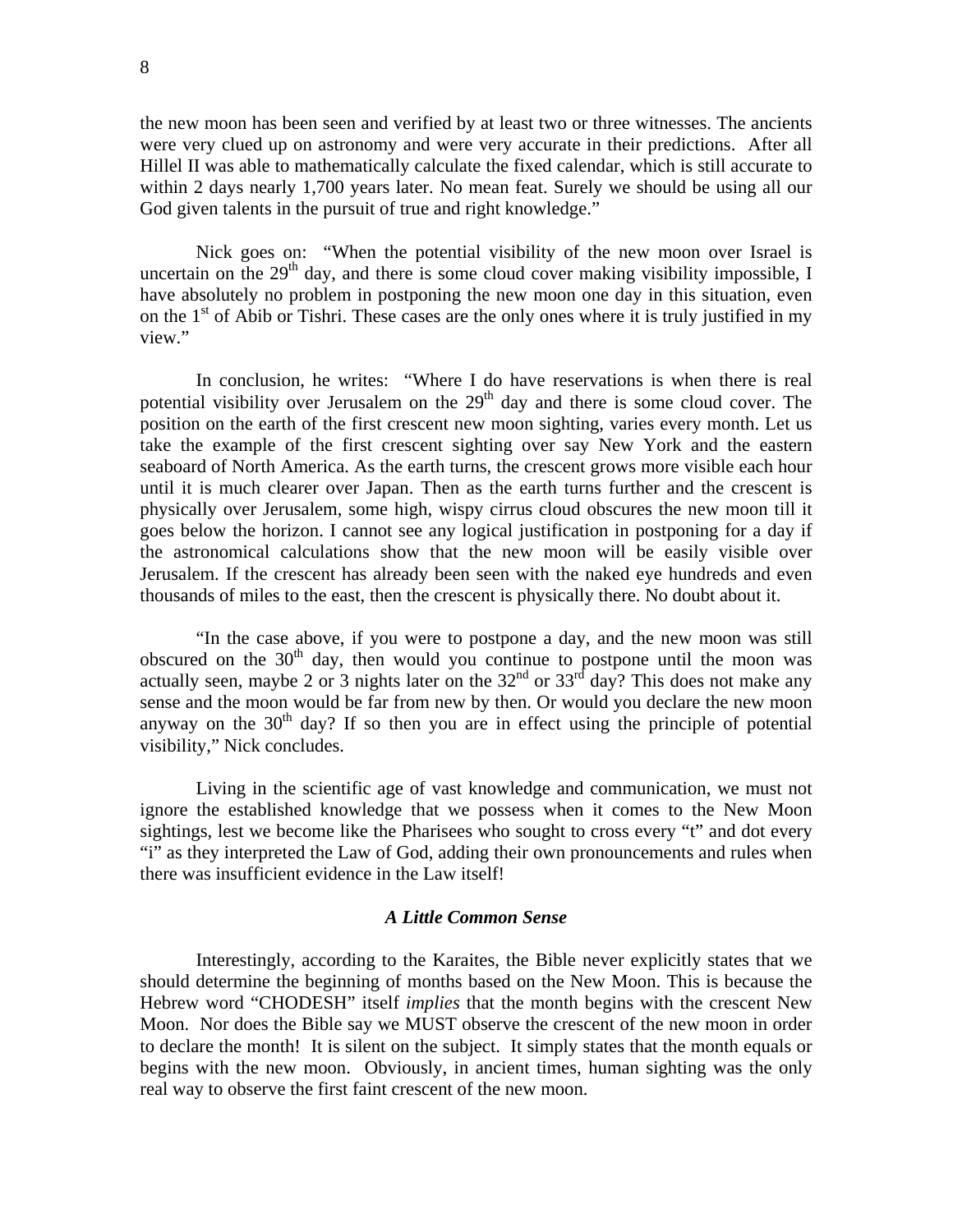However, the fact is that the ancient Hebrews knew the moon circles the earth every 29  $\frac{1}{2}$  days – not 28 or 31. Therefore, a month would have to be either 29 or 30 days long – partial days don't count!

This suggests that we should never postpone beyond the  $30<sup>th</sup>$  day, because after that the moon would be far from new. If there is bad weather for five days in a row, so the Moon cannot be seen in Israel for five days, must we 'postpone' the New Moon declaration UNTIL it is finally "sighted" by the human eye? By then it would almost be a quarter Moon!

That would be absurd!

On the other hand, if we literally went ONLY by lunar sightings of the crescent, that could lead to amazing calendar problems. For example, if there were cloud cover in Israel, when the new moon should appear, and the new moon date was therefore postponed till the  $30<sup>th</sup>$  day, and that happened the next month as well, it also being declared a 30-day month, even though it normally would have been visible, then the next month the new moon might be seen by observers at the end of the  $28<sup>th</sup>$  day – *making a 28-day month!* 

This would be absurd as well, cutting the month short by a day!

## *What Would David Do?*

Was David as ignorant about the movements of heavenly bodies as some suppose?

In the Psalms we read, "*The heavens declare the glory of God; And the firmament shows His handiwork"* (Psalm 19:1)*.* 

David also wrote, "*When I consider Your heavens, the work of Your fingers, The moon and the stars, which You have ordained"* (Psalm 8:3).

No doubt David spent a lot of time in the fields as a shepherd and spent a lot of his time praying and meditating on the glory of the night sky. He, along with the astronomers of the time, would surely have understood something as relatively simple as the fact that a lunar month always has 29 or 30 days.

The following information is from the Jewish website [www.chabad.org](http://www.chabad.org/). I have capitalized some areas to emphasize what I consider to be extremely important points.

# CHABAD.ORG

## The Jewish Month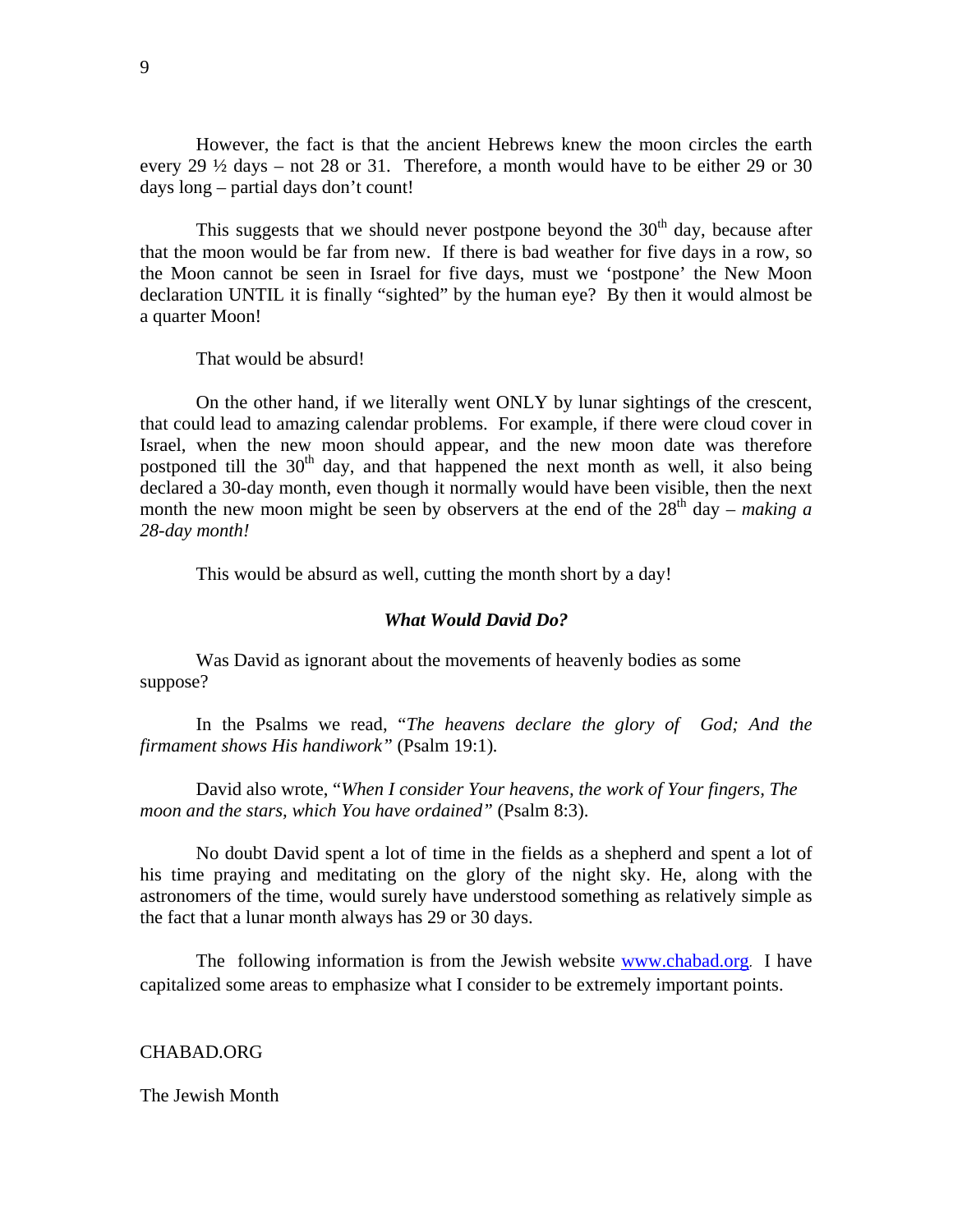The Sanhedrin Sanctification

The following is a brief description of the procedure the Sanhedrin followed in days of yore to determine the date of the onset of a new month.

On the 30th day of every month, (see footnote \*A\*) the Sanhedrin would "open for business" in a large courtyard in Jerusalem called Beit Ya'azek. Witnesses who claimed to have seen the new moon on the previous night would come to give their testimony and be cross-examined.

The members of the Sanhedrin were WELL SCHOOLED IN ASTRONOMY. They knew EXACTLY WHEN THE NEW MOON WOULD HAVE APPEARED, and where it would have been visible. Nevertheless, the sanctification of the moon depends on the crescent new moon actually being seen by two witnesses.

The rabbis of the Sanhedrin would question the witnesses in the order of their arrival. They knew what the proper responses to their questions ought to be, and were thus quickly able to identify fraudulent claims. Starting with the elder of each pair, they would ask: "Tell us how you saw the moon:

- In which direction was it in relation to the sun?
- Was it to the north or south?
- How high in the sky did the moon appear to be?
- In which direction were the crescent's tips facing?
- How wide was it?"

After they had finished questioning the first witness, they would bring in his partner and question him in similar fashion. If the two accounts corroborated, the evidence was accepted.

That day, the thirtieth day, was now declared Rosh Chodesh of the new month. The head of the Sanhedrin would proclaim: *"Mekudash!"* ("Sanctified!") and everyone would respond, *"Mekudash! Mekudash!"* The previous month was now retroactively determined to have had only twenty-nine days.

# **The 30-Day Month**

If no witnesses came on the thirtieth day—either because the moon had not been "reborn" yet, or because it was not visible—then the next day, the thirty-first day, was automatically declared Rosh Chodesh, retroactively rendering the previous month a *malei* month.(see footnote \*B\*)

Members of the Sanhedrin would go to a highly visible location, where they would partake in a celebratory meal to signify the new month. No fires were lit that night. The new month is ALWAYS EITHER ON THE 30th OR 31st DAY; if they hadn't lit fires the night before, it was understood that the new month started on the 31st day.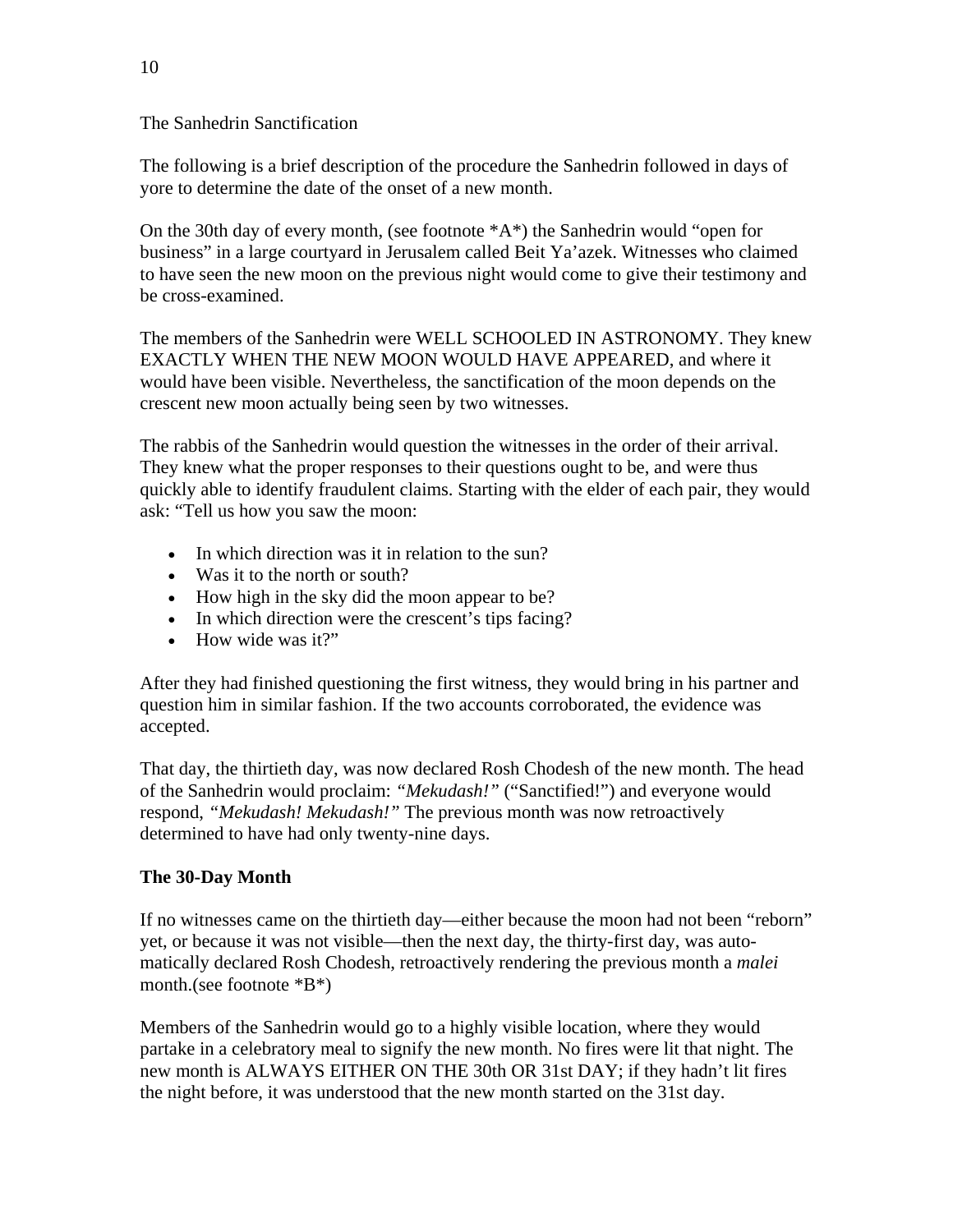# Footnote (\*A\*)

If their ASTRONOMICAL CALCULATIONS indicated that the new moon could not possibly have been seen on the previous night, the Sanhedrin would not convene on the thirtieth day.

# Footnote (\*B\*)

*On certain occasions,* IF THE ASTRONOMICAL DATA REQUIRED SO, the Sanhedrin would establish Rosh Chodesh on the 30th day *even in the absence of witnesses who saw the new moon.* For example, suppose that the land of Israel was COVERED WITH CLOUDS on the 30th night for several consecutive months. If the Sanhedrin would allow all these months to be *malei*, then several months down the line the new moon could appear on the 25th day of the month! *The Sanhedrin always ensured that the new moon should never possibly appear on any night other than the 30th or 31st.* 

 As the documentation from CHABAD shows, we can clearly see from the above extract from the CHABAD website, the Sanhedrin were very much aware of whether a new moon was "potentially visible". And, "on certain occasions [when necessary due to astronomical data] . . . even in the absence of WITNESSES WHO SAW THE NEW MOON" they would do so! In other words, the crescent did not actually have to be seen by witnesses, if astronomical evidence showed the new moon should be seen clearly if it were not for cloud cover or bad weather or other extenuating factors!

Also, we find on [www.emishnah.com](http://www.emishnah.com/) the following quotation:

## Rosh Hashanah:2:8.

On another occasion two witnesses came and testified: We saw it in its expected time [on the night preceeding the thirtieth] but on the night of its intercalation [the thirty-first] it was not seen, and Rabban Gamliel accepted their testimony. Said Rabbi Dosa ben Harkinas: They are false witnesses. How can they testify that a woman has given birth when on the next day her belly is still [swollen appearing to be] between her teeth? Rabbi Yehoshua said to him: I approve of your words [and Rosh Hodesh should be on the thirty-first. However, Rabban Gamliel KNEW THROUGH ASTRONOMICAL CALCULATIONS that the new moon should have been visible on the evening of the thirtieth and explained the discrepancy to cloud cover or similar reasons].

# *Our Interconnected World*

Here from the Mishnah itself is clear proof that those observing the new moon in Temple times were able to CALCULATE which night the new moon would be visible. Those of us who use the "observed" new moon calendar must admit that the calculated, mathematical calendar is indeed still accurate to within one or two days, even after nearly 1,700 years.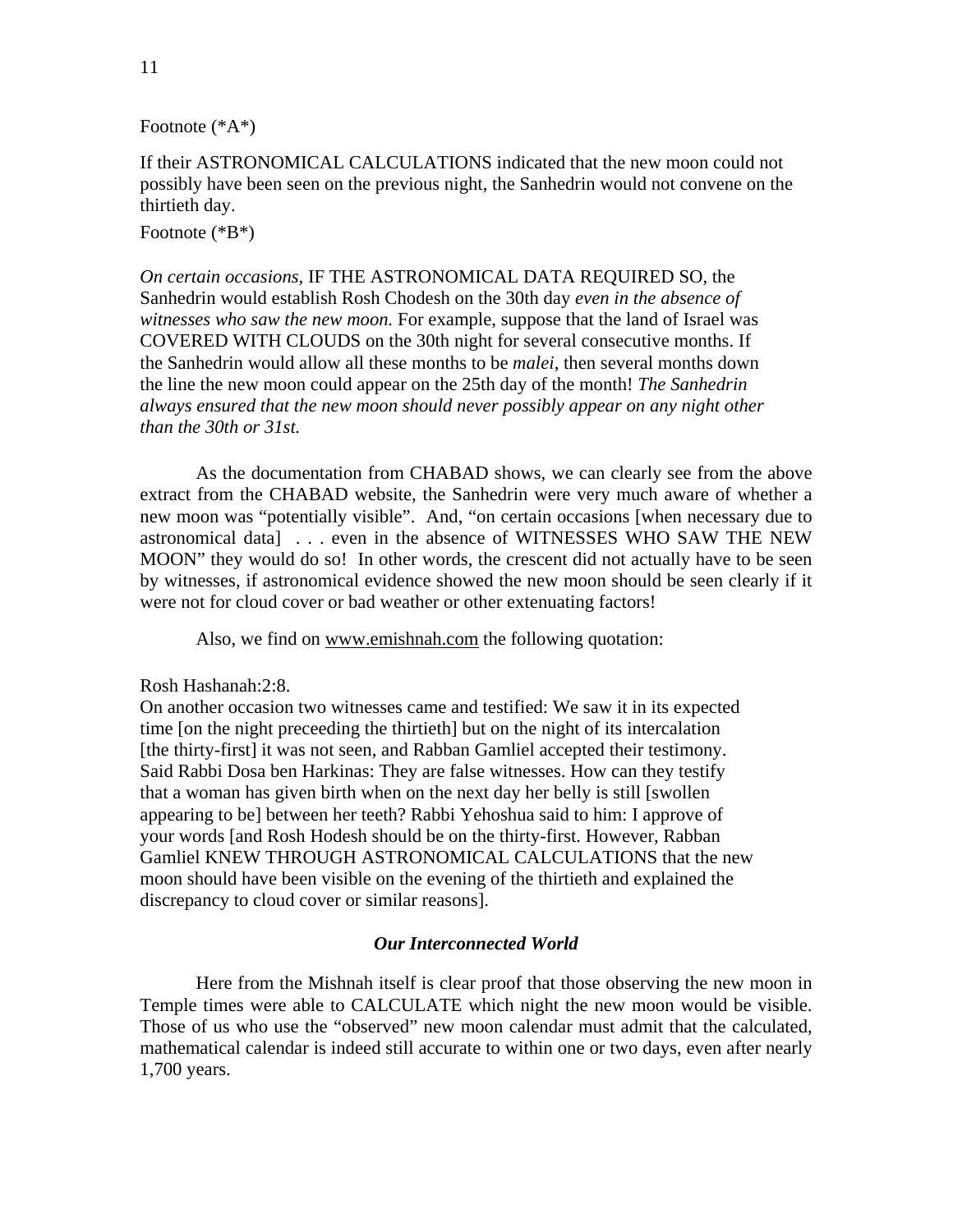We read in the books of Kings and Chronicles of the ships of Solomon sailing to distant parts of the world. Sometimes the voyages lasted THREE YEARS.

*"For the king had merchant ships at sea with the fleet of Hiram. Once every THREE YEARS the merchant ships came bringing gold, silver, ivory, apes, and monkeys"* (I Kings 10:22).

These sailors had to be able to NAVIGATE around the world and to do that they would undoubtedly have had a good knowledge of the heavens and the movements of the sun, moon and planets.

Surely we must think very carefully about arbitrarily postponing a new moon day because of cloud cover in Israel, even though the new moon is visible in countries hundreds of miles to the EAST of Israel. To have even the possibility of ending up with a month of 28 DAYS OR LESS should tell us that this is most definitely the wrong path to go down.

*"It is the glory of God to conceal a matter; to search out a matter is the glory of kings"* (Proverbs 25:2).

Our Creator has given us wonderful minds to search and discover knowledge and truth. If we can be scientifically certain of a new moon (i.e. potential visibility) then surely it should be acknowledged regardless of cloud cover or hazy conditions. We have astronomical observatories today and even space telescopes, which can track the movements of the moon and planets down to the microsecond. I am simply unable to conceive in any way that our Heavenly Father would want us to just IGNORE this knowledge that, when put simply, is based on scientific fact. Surely we want to base our New Moons on TRUTH as opposed to ERROR.

There are times however, when God does indeed "conceal" from us when a new moon will be. When we have a genuine borderline case, or when there is not absolute certainty of a crescent sighting according to all the astronomical data, then we must wait until its visual sighting is verified from the land of Israel. If it is not seen after 29 days then of course it would be correct to have a full month of 30 days and declare the new moon the following evening.

# **Local Sightings?**

Nehemiah Gordon. a Karaite Jew, wrote an article (8/27/14), "*New Moon, full moon, Karaite moon, or local moon*?!?" Nehemiah admits, "For approximately 15 years, I have been a zealous advocate of using the moon in the Land of Israel to determine when to observe our holidays in the Diaspora. I set this forth in a book. I stated this in a Karaite Fact Card. But over the last year, I've come to realize that I *might have been* wrong. Some of my hesitancy in admitting that I was in fact wrong is *because so much of my identity has been wrapped up in this."*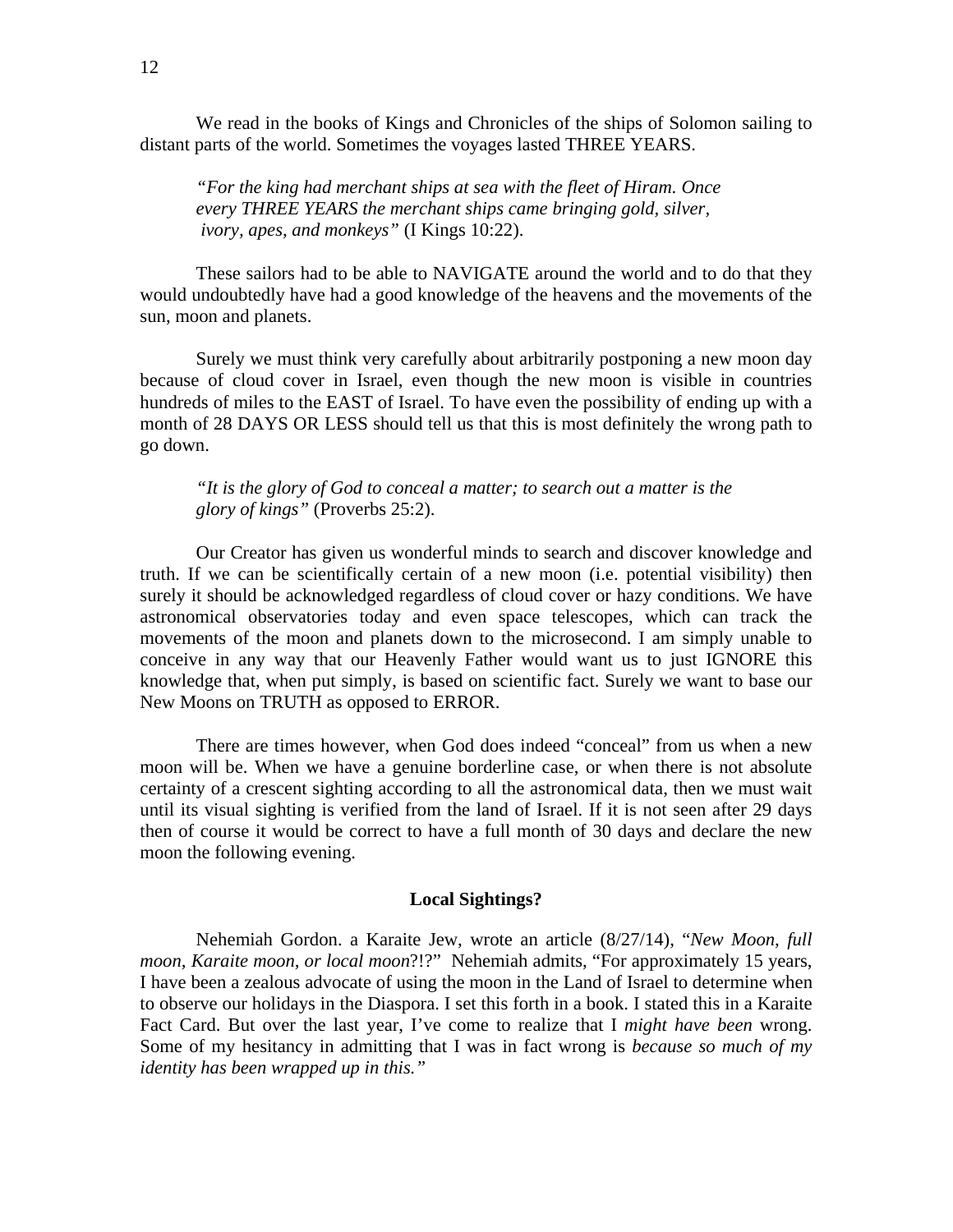It is a fact that Nehemiah has been wrong on other things: (1) keeps Pentecost [Shavuot] wrong because he follows the Karaites. (2) Does not worship Christ who has already come as the Messiah, because Karaites do not accept this fact.

But now Nehemiah has decided local new moon sighting is the way to go.

This reminds me of the words of James, "If any of you lacks wisdom, let him ask of God, who gives to all liberally and without reproach, and it will be given to him. But let him ask in faith, with no doubting, for he who doubts is like a wave of the sea driven and tossed by the wind. **<sup>7</sup>** For let not that man suppose that he will receive anything from the Lord; he is a double-minded man, unstable in all his ways" (James 1:5-8).

God will not withhold knowledge or wisdom from people, but gives to all liberally. All you have to do is ask. In faith! God does not want us to be double-minded, unstable or rash because of someone else's misgivings. He wants us to be sure and steadfast, carefully proving the truth.

Why does Nehemiah think he "might have been wrong" about using the moon in the land of Israel to determine when to observe the new moons in the Diaspora? He says, "When I was in the fourth grade, I showed up to school on the Rabbanite Yom Kippur with a handwritten note from my mom explaining that I would be absent the following day for my religious observance. In that year, the new moon was seen in Israel one day after the Rabbinic calendar set the new month. And that year was the last year the Karaite Jews of America set their holidays in accordance to the new moon sightings in Israel."

He continues: "In law school, I eagerly awaited news of new moon sightings from the Land of Israel (as disseminated by the Karaite Korner, and others) and often fasted for Yom Kippur or observed Passover (*Hag Hamatzot*) on different days from my Rabbinic brethren – and even from my Karaite brethren in the U.S. who were observing most holidays in accordance with the Rabbinic calendar. So it has been very difficult for me *even to consider* that maybe it is the local moon that matters. Maybe the Jerusalem (or Israel) moon matters for those living in the Land of Israel, but the local moon matters for us living in the Diaspora."

Well, this has to be a question that has to be faced. If we have faced it before, we can surely face it again. Just because someone else is wavering and having doubts, we need to analyze it and be SURE what the truth is.

Nehemiah then talks about the Karaite sages of the Middle Ages. These sages all believed that the local new moon is what mattered. Then he talks about the Exodus and what the Israelites did in Egypt before the Exodus; what the Israelites did in the desert before entering the Land. Exodus 12:1-2—"Now the LORD spoke to Moses and Aaron in the land of Egypt, saying, This month shall be your beginning of months; it shall be the first month of the year to you."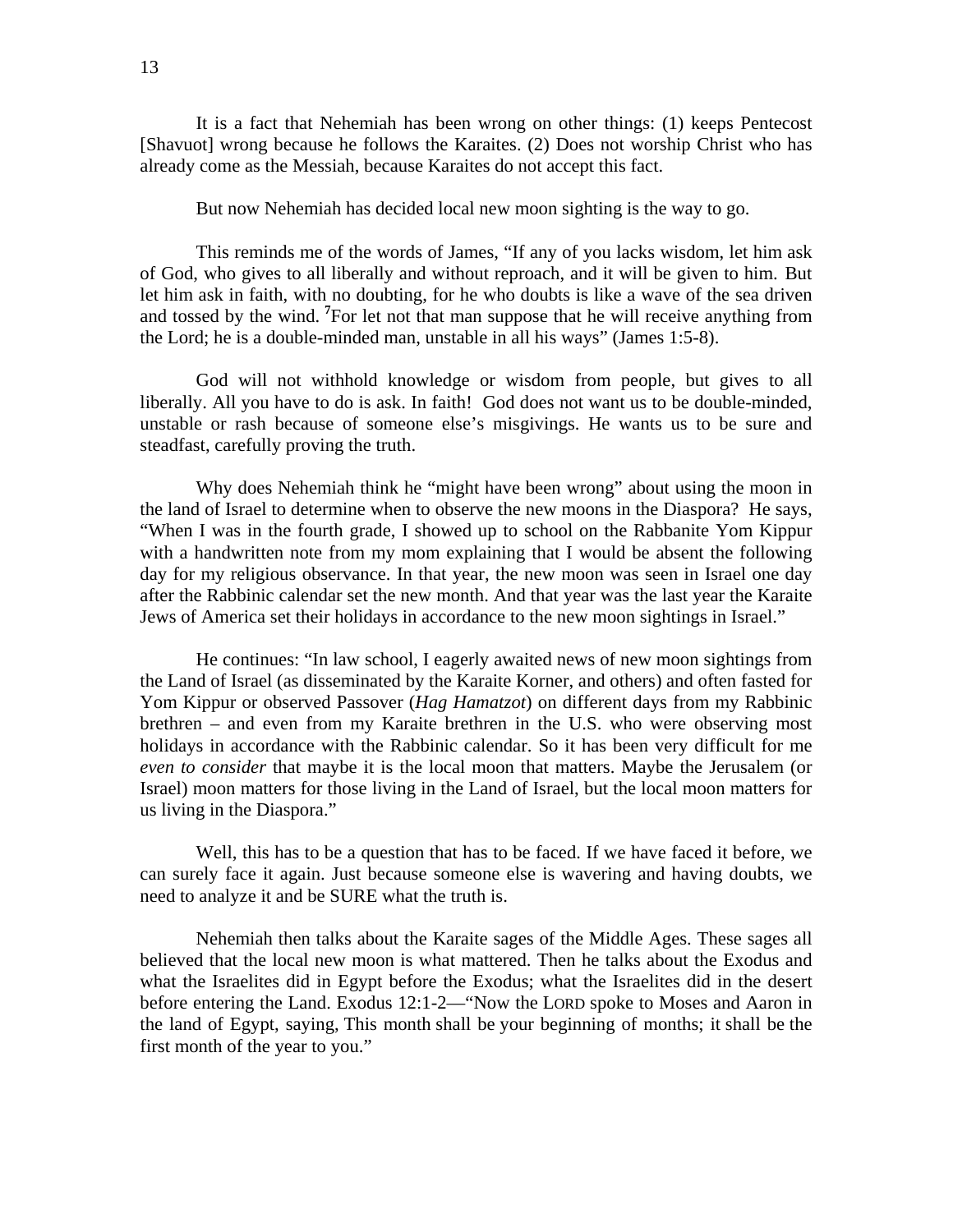Since Israel was all then in Egypt they went by the new moon they saw while in Egypt. Of course! If all God's people were in an isolated region, everybody would go by the new moon where they were. That is obvious.

In the Middle Ages the Karaites in Europe went by the new moon they saw in Europe. What else could they do?

On the other hand, today we do not live in isolated communities anymore. We live in one big world of 24,000 miles in circumference, with seven billion people. We have finger-tip communication through radio, TV, computer, fiber optics, phones, cameras, satellites, and we have incredible astronomical, mathematical knowledge and telescopes that have "shrunk" the world down to one big community. Modern science provides immediate worldwide communication no matter where you live, around the world.

We know what percentage of the moon is visible and that its cycle is definitely 29  $\frac{1}{2}$  days. It is now a science. Now that our knowledge is increased and communication is instant, should everybody still act as if they live in the "dark ages" or "horse and buggy" period? Should everybody have their own local calendar, depending on THEIR *own* sighting of the new moon? Does this make sense?

The result of this would be CONFUSION over calendars! If you traveled from one region to another, you would have to keep changing what "day" it was! This would result in a multiplication of calendars with different holy days, from region to region, city to city, depending on local cloud cover and visibility!

# WHAT SHEER MADNESS!

God's calendar should be ONE calendar and his people everywhere should keep the same appointed times *together, unified as one in body and spirit*!

 Nehemiah however, continues. "Now don't get me wrong. As I read the *Tanakh*, it is clear that the preference is for us to be living in the Land of Israel. That way, your local moon is the Israel new moon. But what if you are living somewhere else? I am coming to the conclusion that the second best way to deal with it is to use the local new moon. If someone finds this odious, then I offer the best way to deal with that imperfection: make *aliyah*." [Go to Israel.]

That sounds like a tongue-in-cheek comment, a "joke," and not at all necessary, today. Today, we are able to receive communication immediately by the *Internet* around the world. When the new moon is seen in Jerusalem, Israel, we can go by what God says according to his true calendar. He has made it possible to go by the new moon sighting in Jerusalem.

> I Corinthians 14:33—"*God is not the author of confusion* but of peace, as in all the churches of the saints."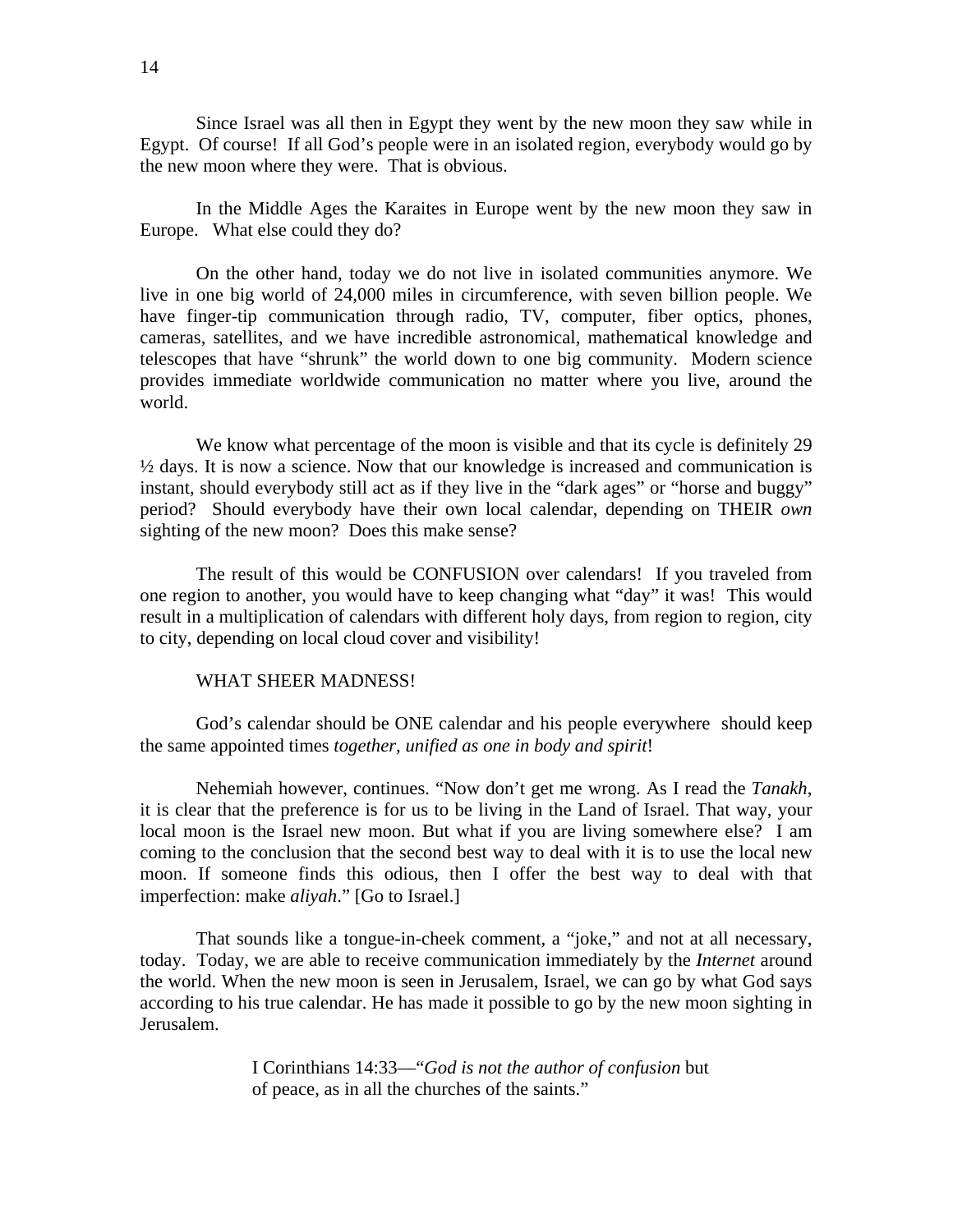God is the author of unity and peace—agreement; not confusion and disorder where everybody has their own local calendar.

The following comment was sent to Nehemiah by Gabriel Moskovitz on August 27, 2014, and puts the case very well. He wrote:

"I think the Halacha to make the moon sighting Israel-centric stems from historical precedents and the recognition that standardization of our Festivals is important. The standardization gives us a sense of Klal Yisrael, *the unity* of Jewish people, in that we are all one people and not a collection of local adherents celebrating the same Festival on different days. During the First Temple Period we all lived in Israel and all celebrated Festivals based upon the local moon observance. We do not know what was done during the Babylonian Exile but it is not a stretch to speculate that appointed observers were established whose role it was to witness the moon's rebirth in Israel and report back. Upon the return to Zion for the 2nd Temple Period, the Court was reestablished in Israel and it is safe to assume that it established the lunar sightings and promulgated such to the Diaspora. Time of travel would/could delay word of the exact date and thus was born the practice in the Diaspora of observing two days of the Festival out of doubt.

"Karaites do not follow this astronomically based calculation of the Calendar but prefer to establish their Calendar based upon the age old practice of lunar observation in the Land of Israel. This Karaite practice is contrary to the vast number of Jews who follow the Rabbinite practice however; Karaites can argue convincingly that their practice of lunar observation is certainly much older and more Halachically correct. However, to depart from this practice and relegate the Calendar to local geographical observation will take an already miniscule sized community and further marginalize it. Take Scripture to heart and 'do not stray from it right or left.'"

#### *History of the Jewish Calendar*

 Arthur Spier, in his book *The Comprehensive Jewish Calendar,* points out that the Jewish people have sanctified the new moons throughout the ages. In the early times, the beginnings of the months was determined by observation of the new moon. New moons were sanctified "after witnesses had testified that they had seen the new crescent and after their testimony had been thoroughly examined, confirmed by calculation and duly accepted" (p.1).

 In the fourth century, however, when oppression and persecution threatened the continued existence of the Sanhedrin, Rabbi Hillel II took drastic measures to preserve the unity of Israel. Spier notes, "In order to prevent the Jews scattered all over the surface of the earth from celebrating their New Moons, festivals and holidays AT DIFFERENT TIMES, he made public the system of calendar calculation which up to then had been a closely guarded secret. It had been used in the past only to check the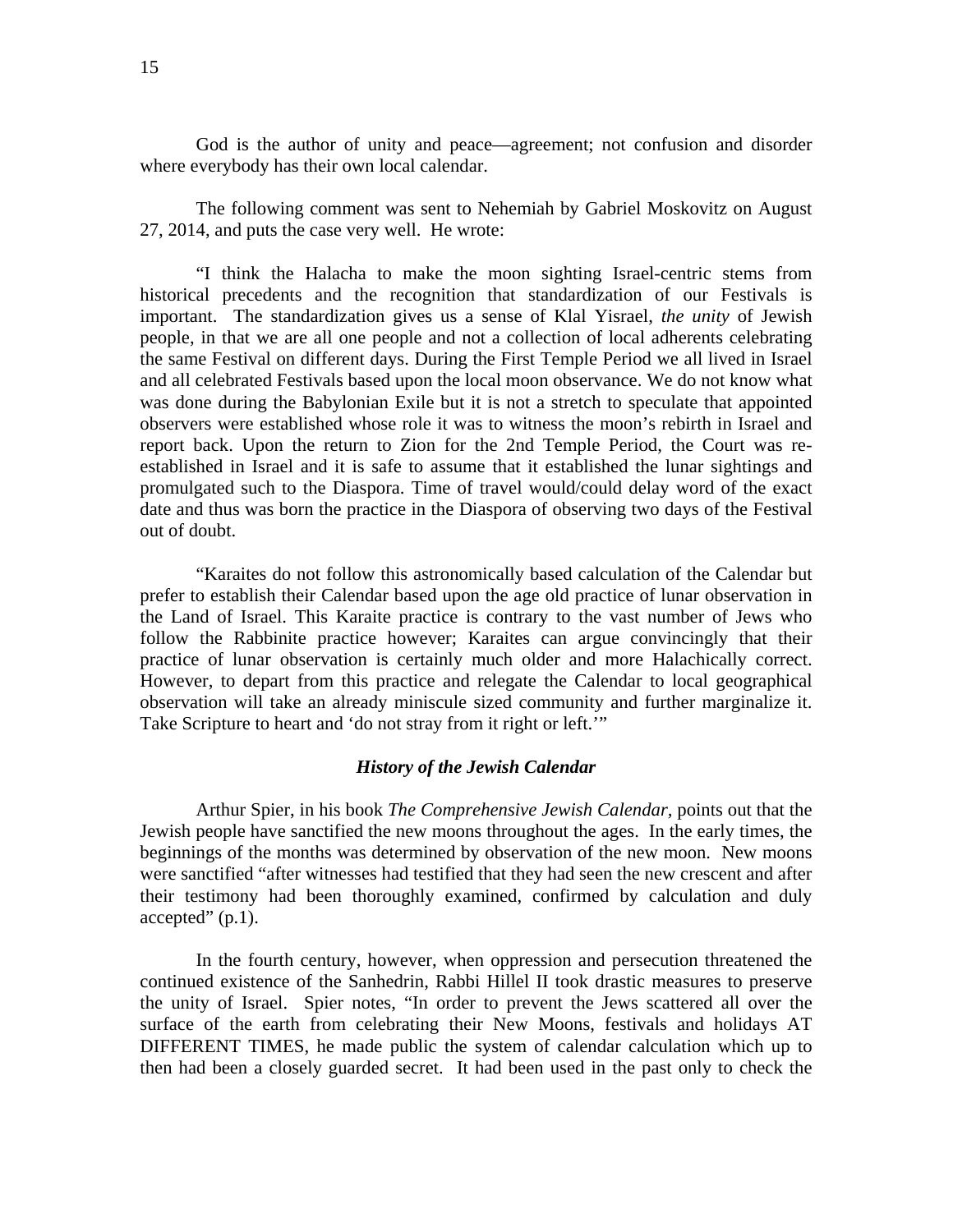observations and testimonies of witnesses, and to determine the beginnings of the spring season" (Spier, p.2). The Jews understood how important UNITY is to a people!

 Does it not seem obvious, therefore, that today we should all have ONE calendar, and it should be valid anywhere on earth? And to accomplish this, new moon observation should be made at the place where God put His name – Jerusalem, Israel!

## *What the Scriptures Reveal*

 We read that when the Messiah returns, "He will be great, and will be called the Son of the Highest, and the Lord God will give Him the *throne of His father David""*(Luke 1:32). The throne of David was in Jerusalem! In fact, the Messiah will rule over ALL the nations FROM His royal city of JERUSALEM!

 Jeremiah declares, "At that time *Jerusalem* shall be called The Throne of the LORD, and all nations shall be gathered to it, to the name of the LORD, to Jerusalem. No more shall they follow the dictates of their evil hearts" (Jeremiah 3:17).

Isaiah the prophet tells us:

 "Now it shall come to pass in the latter days that the mountain of the LORD's house shall be established on the top of the mountains, and shall be exalted above the hills; and all nations shall flow to it. Many people shall come and say, 'Come, and let us go up to the mountain of the LORD, to the house of the God of Jacob; He will teach us His ways, and we will walk in His paths.' For *out of ZION shall go forth the LAW, and the word of the LORD from Jerusalem"* (Isaiah 2:2-3).

Micah the prophet also records a very similar prophecy:

 "Now it shall come to pass in the latter days that the mountain of the LORD's house shall be established on the top of the mountains, and shall be exalted above the hills; and peoples shall flow to it. Many nations shall come and say, 'Come, and let us go up to the mountain of the LORD, to the house of the God of Jacob; He will teach us His ways, and we shall walk in His paths.' For out of Zion the law shall go forth, and the word of the LORD from Jerusalem" (Micah 4:1-2).

 Notice! God's LAW and His WORD *shall* go forth FROM ZION – from the city of JERUSALEM! God's Law and His Word *includes His sacred CALENDAR, and the proclamation of every NEW MOON, every NEW MONTH, every annual HOLY DAY, and every WEEKLY SABBATH DAY!* Judging by this Biblical criteria, then, it would certainly appear that in God's great Plan *everything should begin with His people Israel – Mount Zion – and His headquarters city, JERUSALEM! – and it WILL, in the Kingdom of God!*

God's system of day and time keeping would cause the new day, weekly Sabbath, and Holy Days to arrive FIRST AT JERUSALEM, and then be proclaimed there, and THEN follow the sun and moon around the globe of the earth, westward, until all the earth then observes that very same day, *as it arrives at their location.*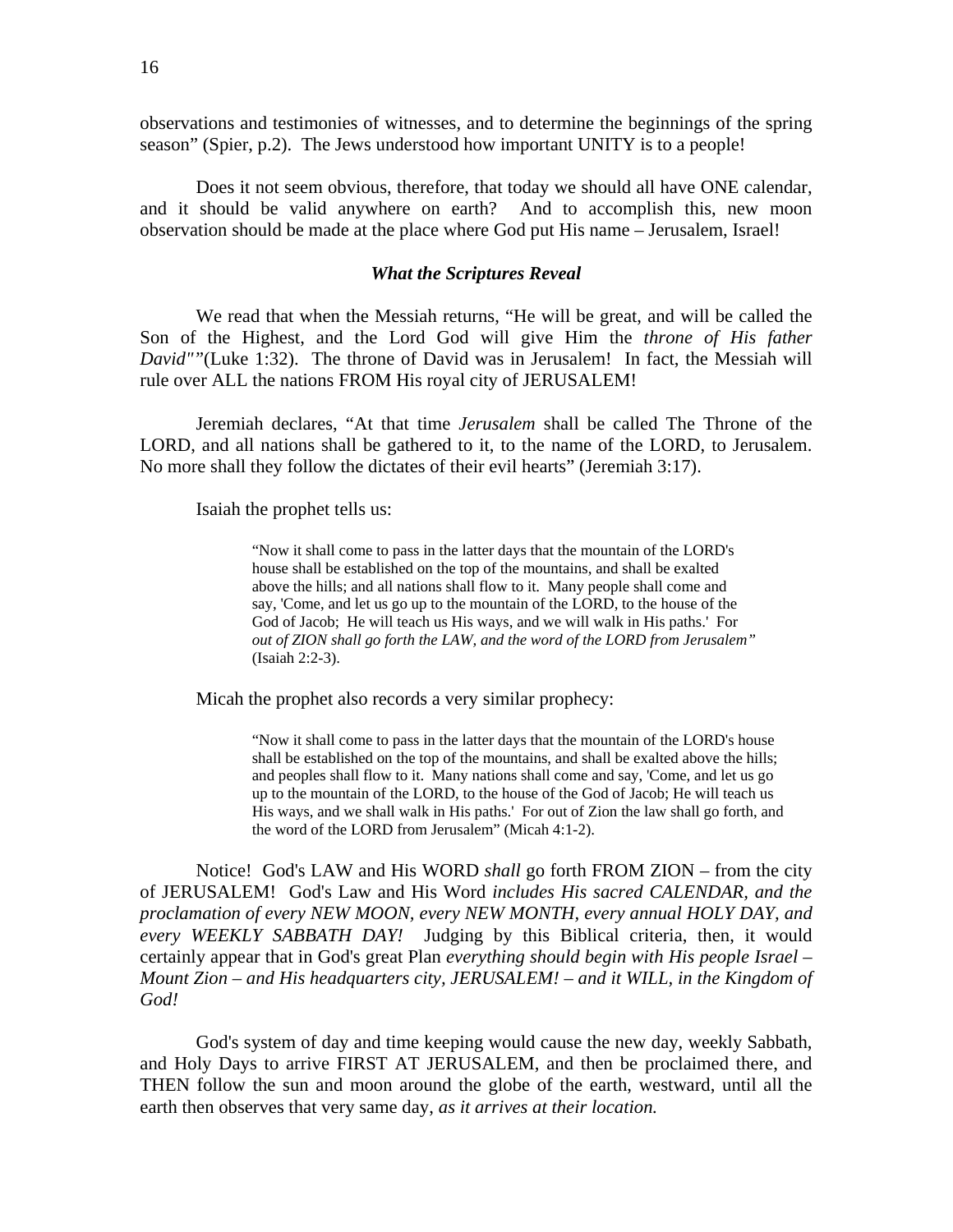There are many ways people can go astray, but for the unity for God's people, we all need to be on the same page and not everyone doing what is right in their own eyes. As Solomon wrote, "There is a way that seems right to a man, but its end is the way of death" (Proverbs 14:12; Proverbs 16:25).

In Ephesians 4:1-6, the apostle Paul says, "I, therefore, the prisoner of the Lord, beseech you to walk worthy of the calling with which you were called, with all lowliness and gentleness, with longsuffering, bearing with one another in love, endeavoring to keep the unity of the Spirit in the bond of peace. There is one body and one Spirit, just as you were called in one hope of your calling; *one Lord, one faith, one baptism; one God* and Father of all, who is above all, and through all, and in you all."

"One faith" means one body of beliefs and practices – not a hodge podge of different beliefs and practices, or a smorgasbord of local new moon calendars all over the earth!

# God's Kingdom is UNITED – it is ONE KINGDOM!

The apostle Paul made this clear. He declared, "Now I plead with you, brethren, by the name of our Lord Jesus Christ, that you all *speak the same thing*, and that there be *no divisions among you*, but that you be *perfectly joined together in the same mind* and in the same judgment. For it has been declared to me concerning you, my brethren, by those of Chloe's household, that there are contentions among you. Now I say this, that each of you says, 'I am of Paul,' or 'I am of Apollos,' or 'I am of Cephas,' or 'I am of Christ.' *Is Christ divided?* Was Paul crucified for you? Or were you baptized in the name of Paul? For Christ did not send me to baptize, but to preach the gospel, not with wisdom of words, lest the cross of Christ should be made of no effect" (I Corinthians 1:10-17).

We live in a one world generation today. Therefore, there is no excuse today not to have unity and one calendar. God is not divided against himself.

Satan the devil is always set to ambush God's people. This current division over the month and new moon is an example of Satan's devious work. He is always plotting to lead God's people astray, to subvert their cause, to lead them blindly into error.

As for me and my house, we will follow the Lord, and serve Him.

The moon's orbit does not change. Every 29  $\frac{1}{2}$  days the moon completes its orbit going from crescent to crescent so it will be seen every 29 or 30 days. Therefore a true month cannot have 28 days, or 31 days, unless God performs a stupendous miracle, and changes the moon's orbit!